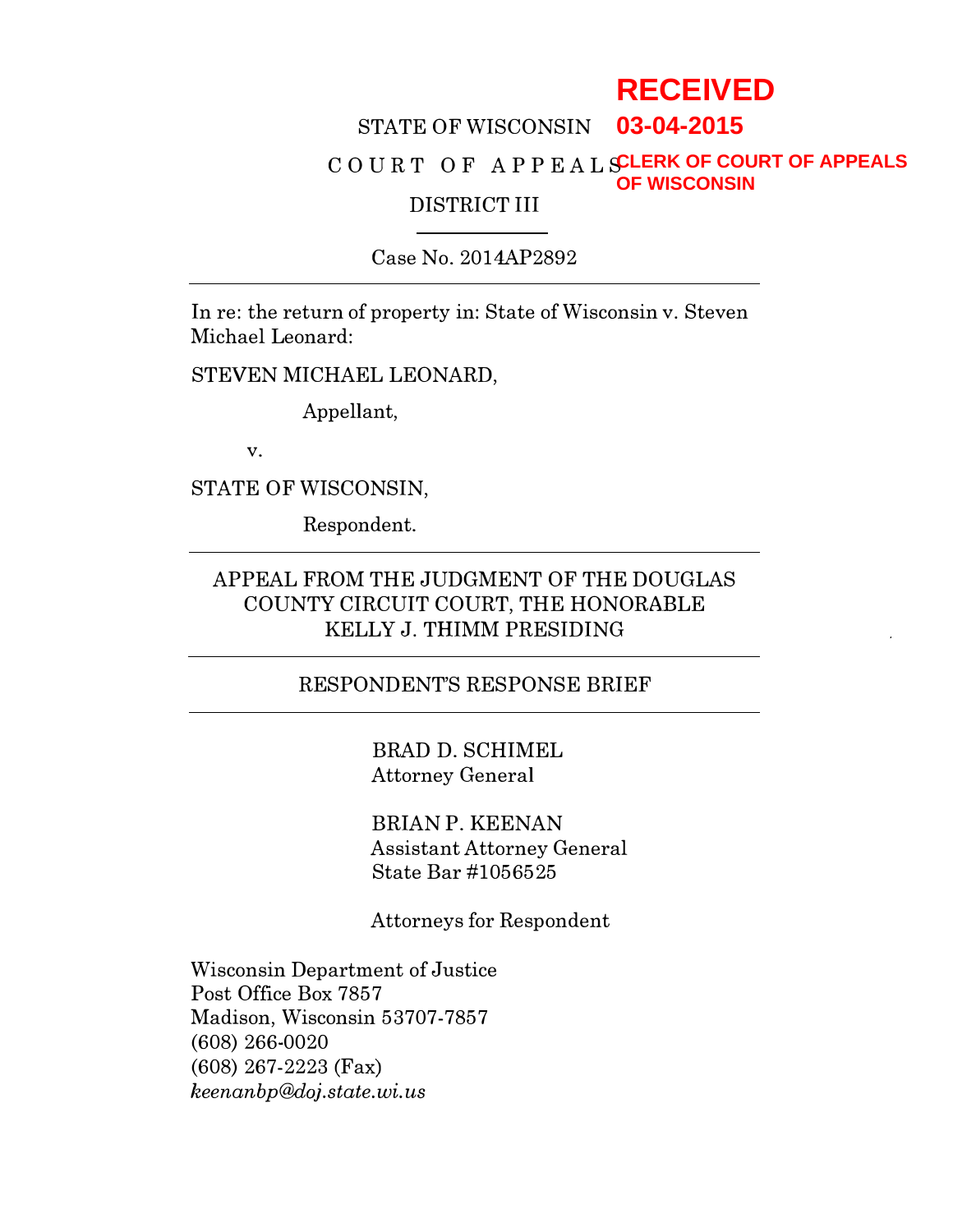### TABLE OF CONTENTS

| STATEMENT ON ORAL ARGUMENT AND                                                                                                |  |  |
|-------------------------------------------------------------------------------------------------------------------------------|--|--|
|                                                                                                                               |  |  |
| Leonard's disorderly conduct conviction2<br>I.                                                                                |  |  |
| Leonard's motion for return of property3<br>Н.                                                                                |  |  |
|                                                                                                                               |  |  |
| I.                                                                                                                            |  |  |
| П.<br>Leonard cannot possess a firearm because<br>he has been convicted of a misdemeanor                                      |  |  |
| The "violent" element of Wis. Stat.<br>$A_{\cdot}$<br>$\S 947.01(1)$ has the use of force as an                               |  |  |
| Leonard's wife was the victim of his<br>B.                                                                                    |  |  |
| C.<br>Leonard misapplies the categorical<br>approach to Wis. Stat. § 947.01(1). 9                                             |  |  |
| D.<br>The <i>Castleman</i> decision does not                                                                                  |  |  |
| III.<br>Leonard is not entitled to the return of the<br>.44 Magnum because it was used during<br>the commission of a crime 12 |  |  |
|                                                                                                                               |  |  |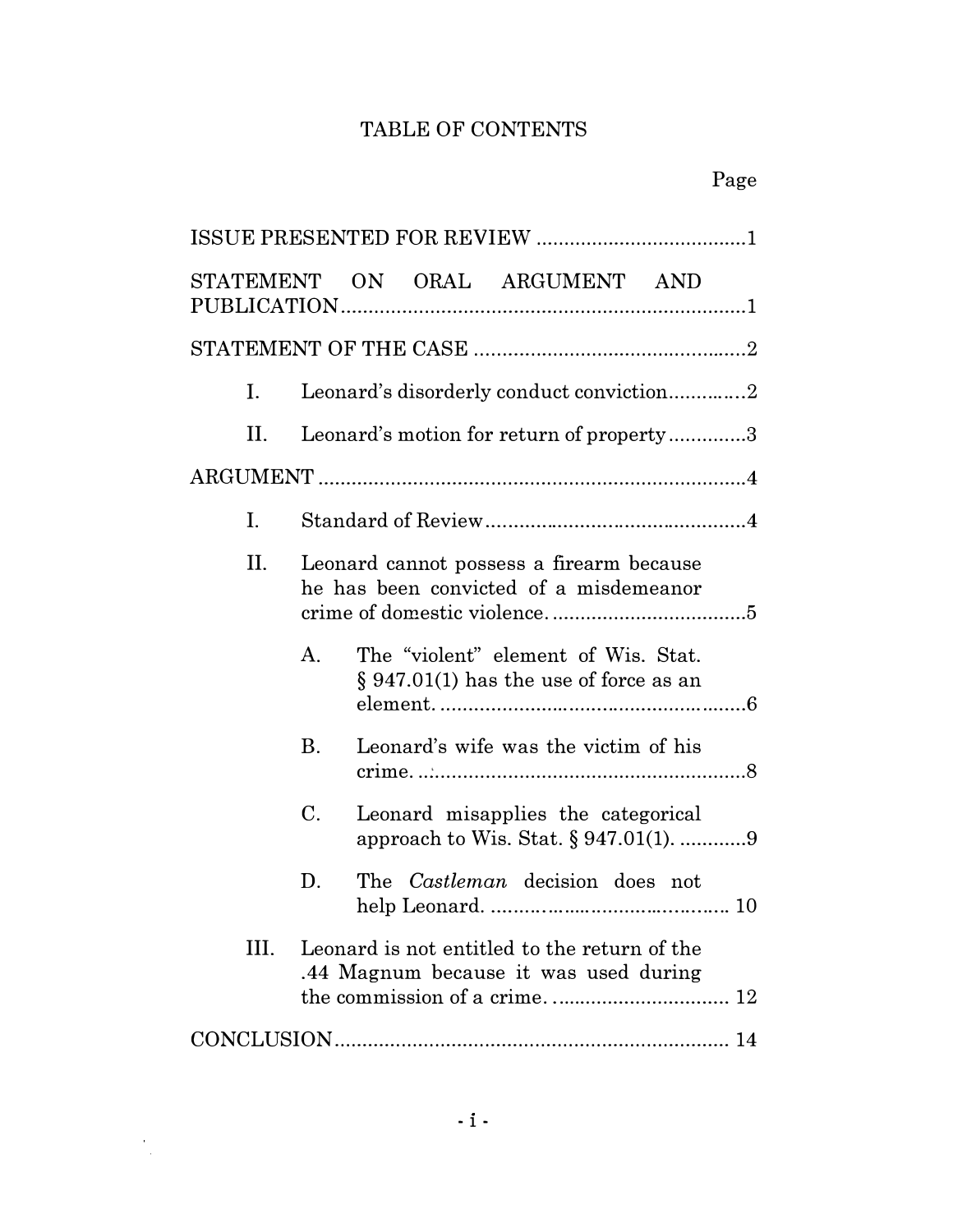Page

### TABLE OF AUTHORITIES

### **Cases**

 $\hat{\boldsymbol{\tau}}$ 

| Descamps v. United States,         |
|------------------------------------|
|                                    |
| Evans v. Wis. Dep't of Justice,    |
| 2014 WI App 31, 353 Wis. 2d 289,   |
|                                    |
| In re Estate of Felhofer,          |
| 2014 WI App 6, 352 Wis. 2d 380,    |
|                                    |
| Johnson v. United States,          |
|                                    |
| Return of Prop. in State v. Perez, |
| 2001 WI 79, 244 Wis. 2d 582,       |
|                                    |
|                                    |
| Shepard v. United States,          |
|                                    |
| State v. Perez,                    |
|                                    |
| United States v. Castleman,        |
|                                    |
| United States v. Hayes,            |
|                                    |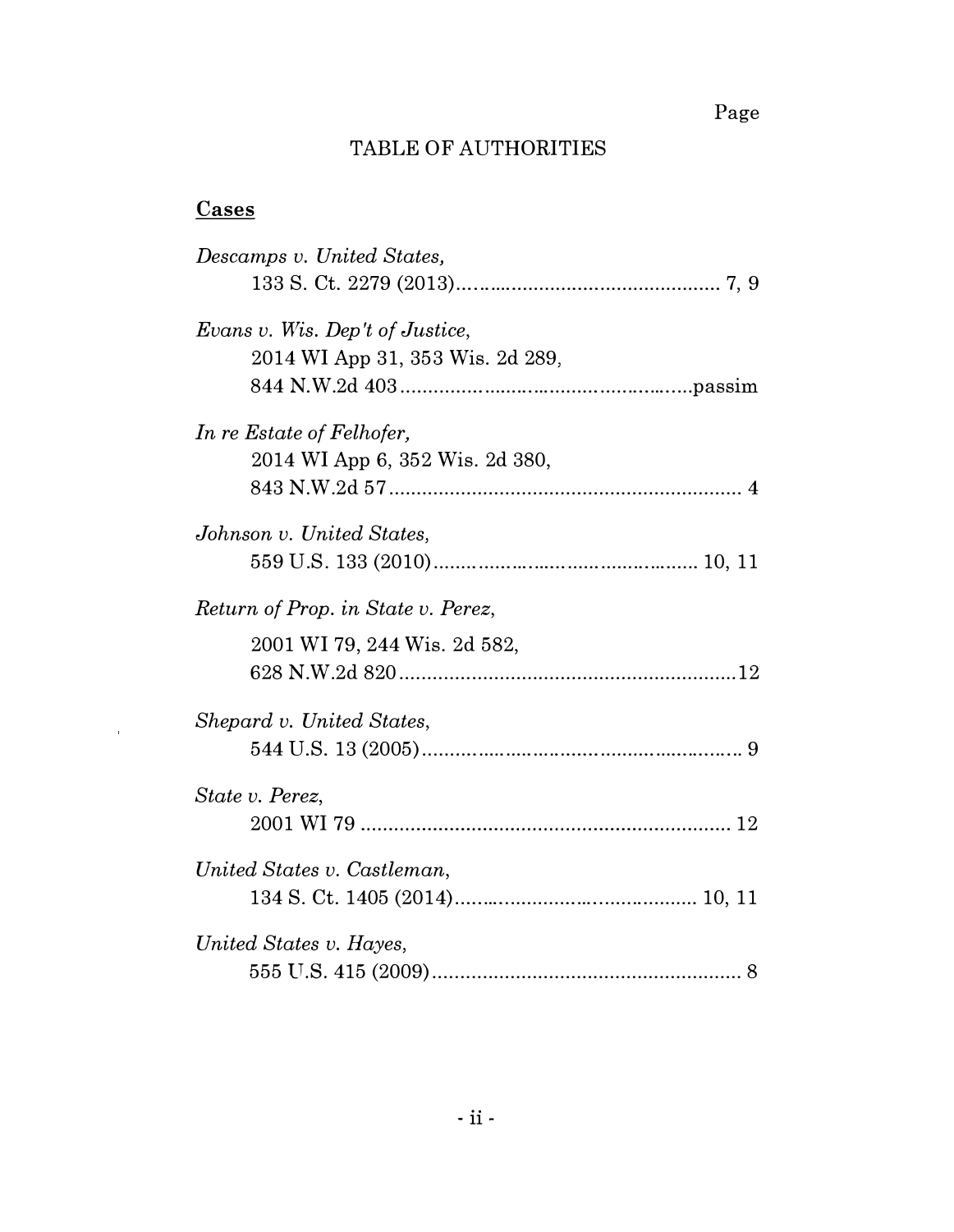## **Statutes**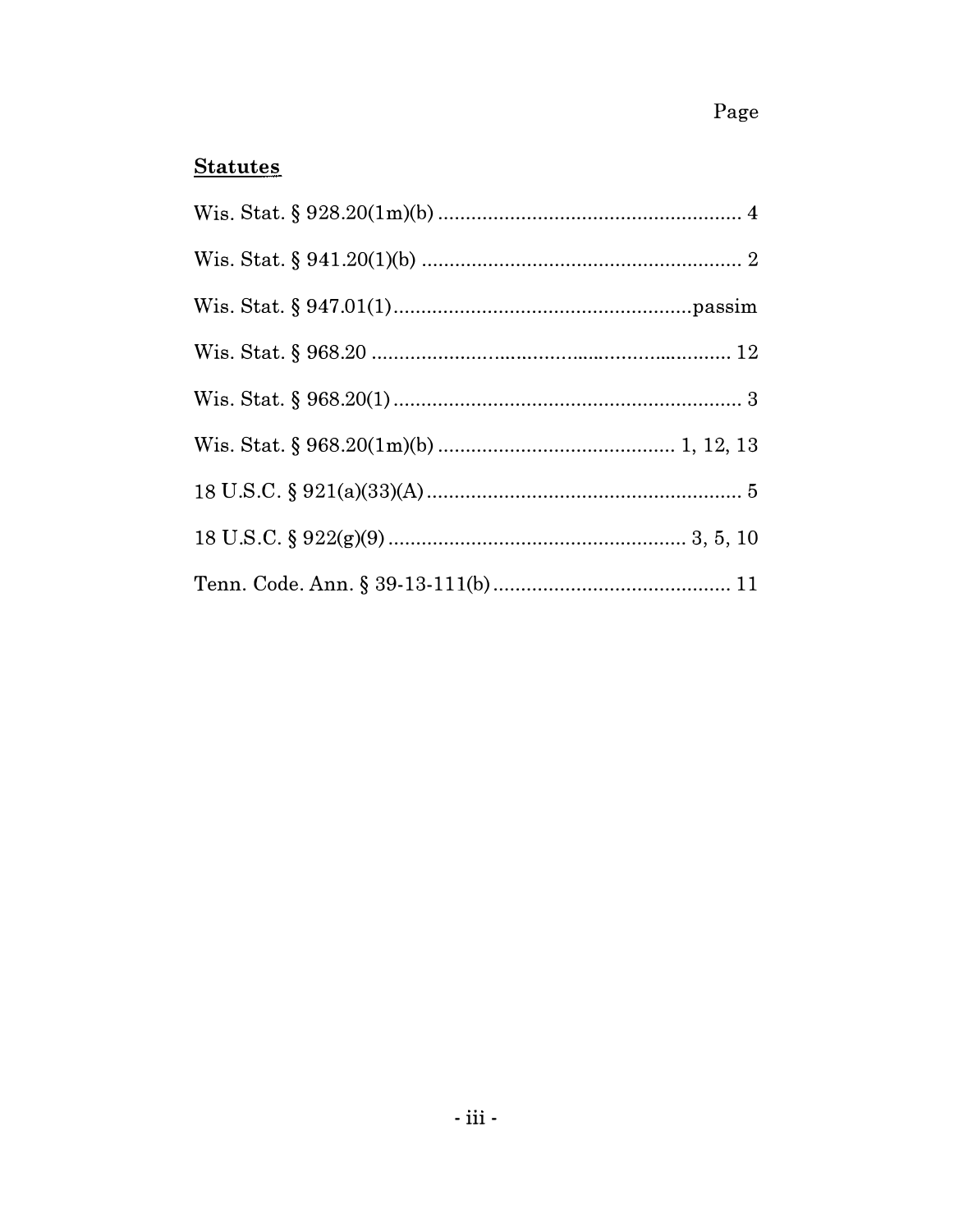#### ISSUE PRESENTED FOR REVIEW

1. Steven Leonard pleaded guilty to "violent, boisterous and otherwise disorderly conduct" under Wis. Stat. § 947.01(1). This Court holds that a conviction under the "violent" element of Wis. Stat.§ 947.01(1) is a "misdemeanor crime of domestic violence" entailing a prohibition on possessing a firearm under federal law. Is Leonard barred from possessing a firearm because he has been convicted of a misdemeanor crime of domestic violence?

2. A person has no right to the return of a "dangerous weapon" if he "committed a crime involving the use of the dangerous weapon." Wis. Stat. § 968.20(1m)(b). During the incident that led to his conviction for disorderly conduct, Leonard retrieved his .44 Magnum handgun and threatened to kill himself. Is Leonard entitled to the return of the .44 Magnum?

#### STATEMENT ON ORAL ARGUMENT AND PUBLICATION

Oral argument is unwarranted because the issues can be adequately addressed in the parties' briefs. Publication is unwarranted because the case involves applying existing rules of law to factual situations that are not significantly different than in existing case law.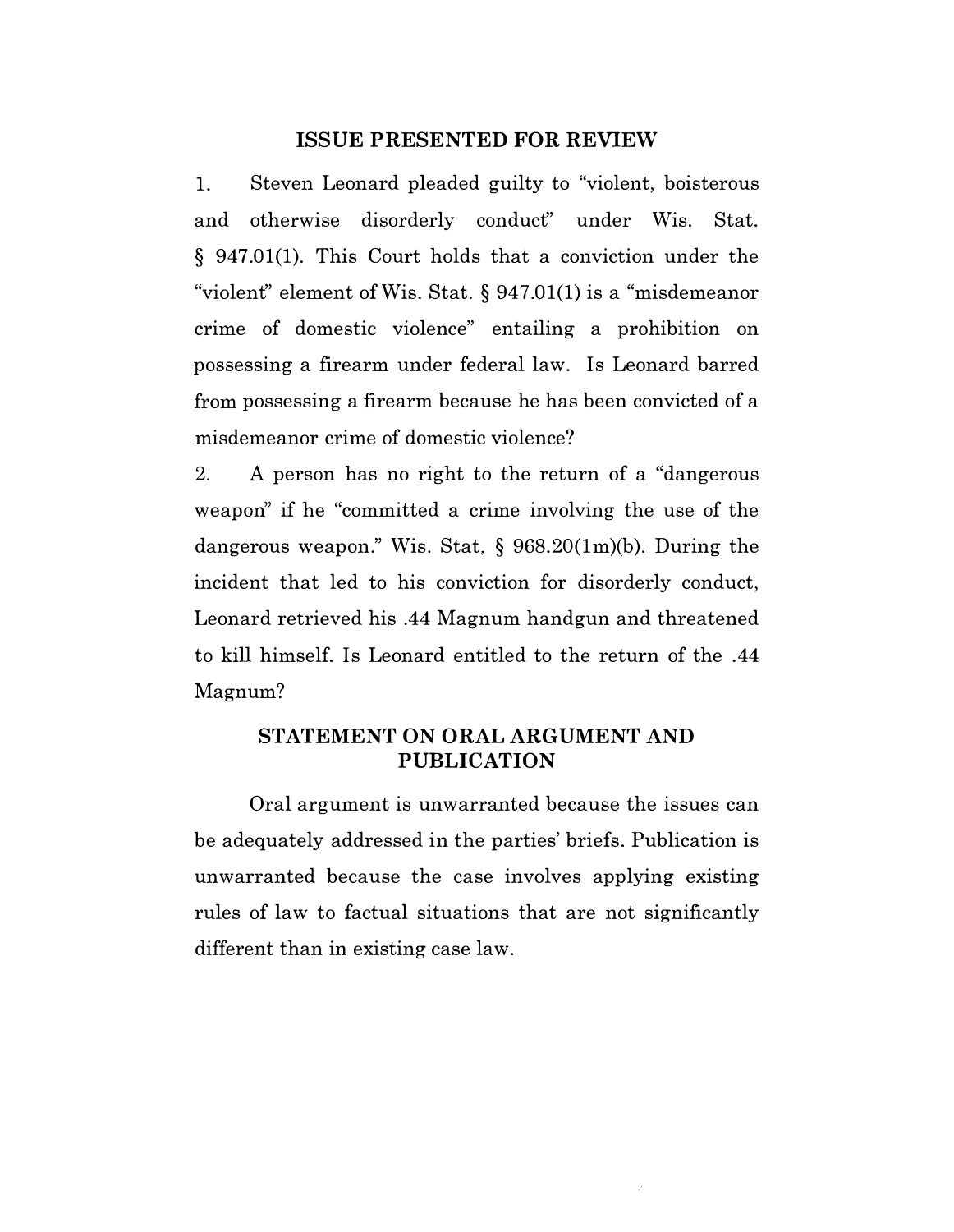#### STATEMENT OF THE CASE

#### I. Leonard's disorderly conduct conviction

On February 4, 2014, the State filed a two-count criminal complaint against Appellant Steven Michael Leonard for events that took place the prior day. (R. 1.) Count 1 charged Leonard with one count of "Disorderly Conduct, Domestic Abuse" under Wis. Stat. § 947.01(1) and Count 2 charged "Possession of a Firearm While Intoxicated, Domestic Abuse" under Wis. Stat. § 941.20(1)(b). (R. 1:1.) The disorderly conduct charge alleged that Leonard "engage[d] in violent, boisterous, and otherwise disorderly conduct, under circumstances in which such conduct tended to cause a disturbance." (R. 1:1.) Specifically, the complaint alleged that Leonard "having been drinking alcohol, at 3:30 a.m., kicks in the locked door of his residence, scaring his wife Shauna Leonard, obtains a loaded handgun, and leaves the house threatening to kill himself." (R. 1:1.) During the arrest, officers from the City of Superior Police Department removed several firearms and ammunition from the home, including four long guns, two pistols, and several hundred rounds of ammunition. (R. 1:4.)

On September 17, 2014, Leonard entered a plea of no contest to Count 1, Disorderly Conduct, with the State agreeing to remove the domestic abuse modifier from Count 1 and drop Count 2 entirely. (R.9; R. 17:2-3.) During the plea colloquy, the circuit court read the facts recited in Count 1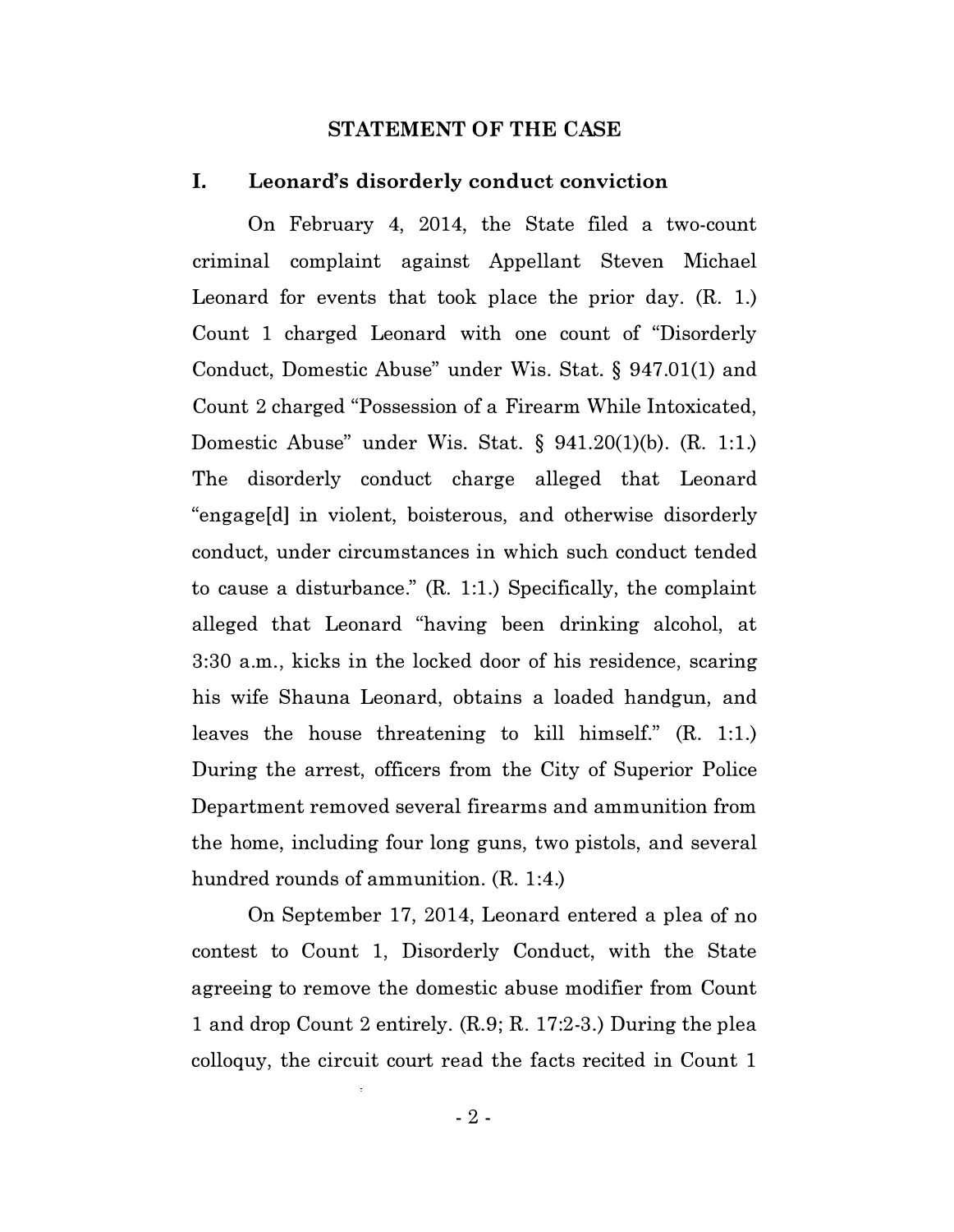that Leonard "did engage in violent, boisterous, and otherwise disorderly conduct under circumstances in which such conduct tended to cause a disturbance." (R. 17:3.) The court also read the specific factual allegations that Leonard "[h]aving been drinking alcohol at 3:30 a.m., kicks in the locked door of his residence, scaring his wife, Shauna Leonard, obtains a loaded handgun, and leaves the house threatening to kill himself." (R. 17:3.) Leonard responded that he pleaded no contest to this charge. (R. 17:3.)

#### II. Leonard's motion for return of property

On October 23, 2014, Leonard filed a motion for the return of property under Wis. Stat. § 968.20(1) seeking the return of the firearms and ammunition seized during his arrest. (R. 10-11.) Specifically, he requested the return of a Sturm Ruger .44 Magnum, an M83 smoke grenade, a Remington 30-06 bolt action rifle with scope, a Western Field 12 gauge shotgun, a Sig-Sauer .22 pistol, a Smith & Wesson 5.56 semi-automatic rifle with scope, a Raven Arms .25 pistol, a J.C. Higgins model 20 shotgun, along with ammunition for the various guns. (R. 10:3.)

On November 14, 2014, the circuit court held a hearing on Leonard's motion. At the hearing, the State contended that Leonard was not entitled to the return of his property because federal law prevented Leonard from possessing a firearm following his conviction for disorderly conduct. Specifically, the conviction was for a "misdemeanor crime of domestic violence," and 18 U.S.C.  $\S$  922(g)(9)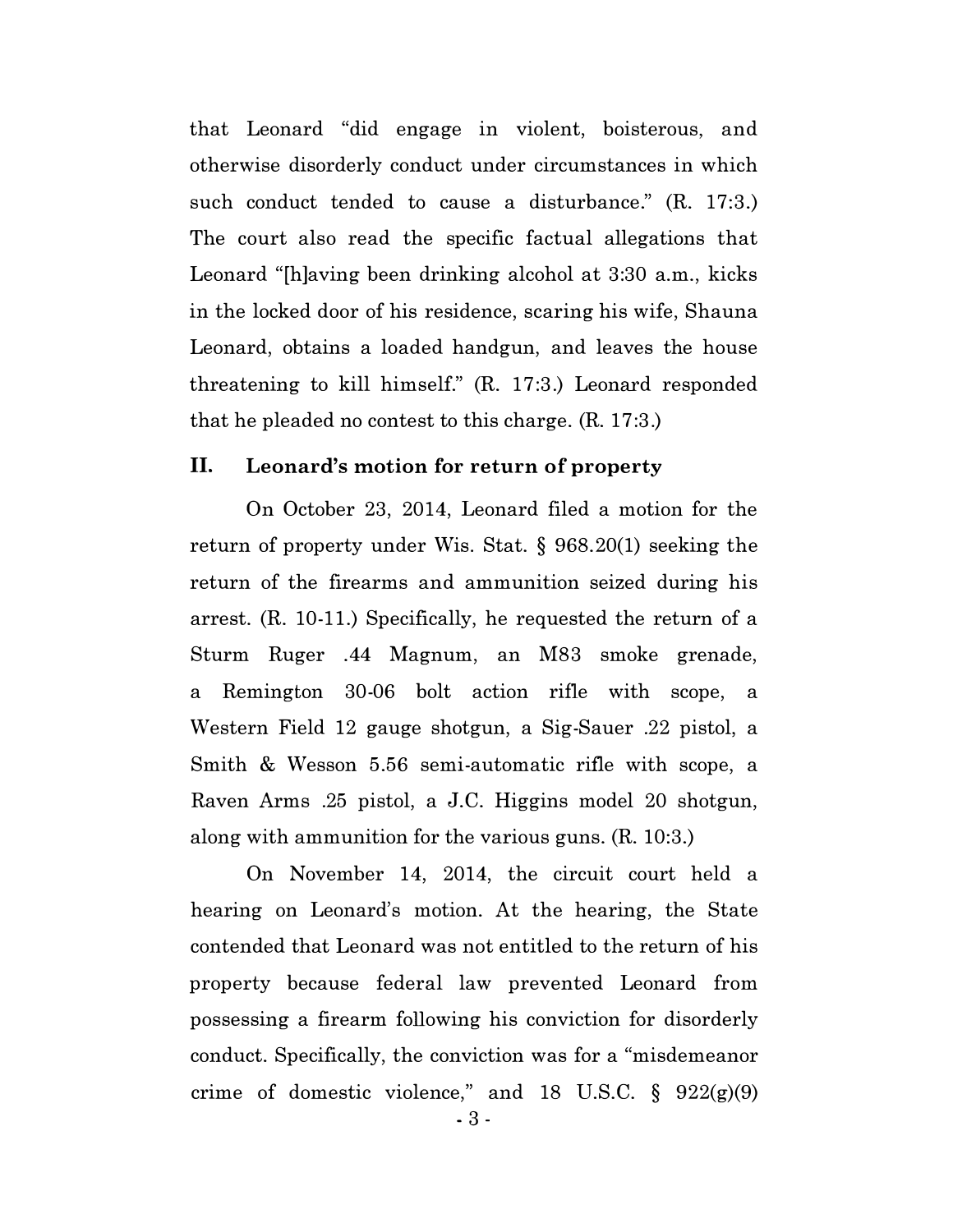(often referred to as the Lautenberg Amendment) prevents anyone convicted of a "misdemeanor crime of domestic violence" from possessmg a firearm. (R. 18:20-21.) The circuit court agreed that the conviction was for a "misdemeanor crime of domestic violence" and therefore denied Leonard's motion. (R. 18:20-21.) In the alternative, the court ruled that Leonard was not entitled to the return of the firearms under Wis. Stat. § 928.20(1m)(b) because they had been used in the crime. (R. 18:21-22.) The circuit court ruled that Leonard was entitled to the return of his smoke grenade because the State agreed that it was not a firearm. (R. 18:22.)

On November 17, 2014, the court entered a written order denying Leonard's motion on the grounds that he had been convicted of a misdemeanor crime of domestic violence. (R. 12.) Leonard has appealed that ruling to this Court.

#### ARGUMENT

#### I. Standard of Review

The standard of review is *de novo* because this case involves "interpreting statutes and applying those statutes to undisputed facts." In re Estate of Felhofer, 2014 WI App 6, � 11, 352 Wis. 2d 380, 843 N.W.2d 57.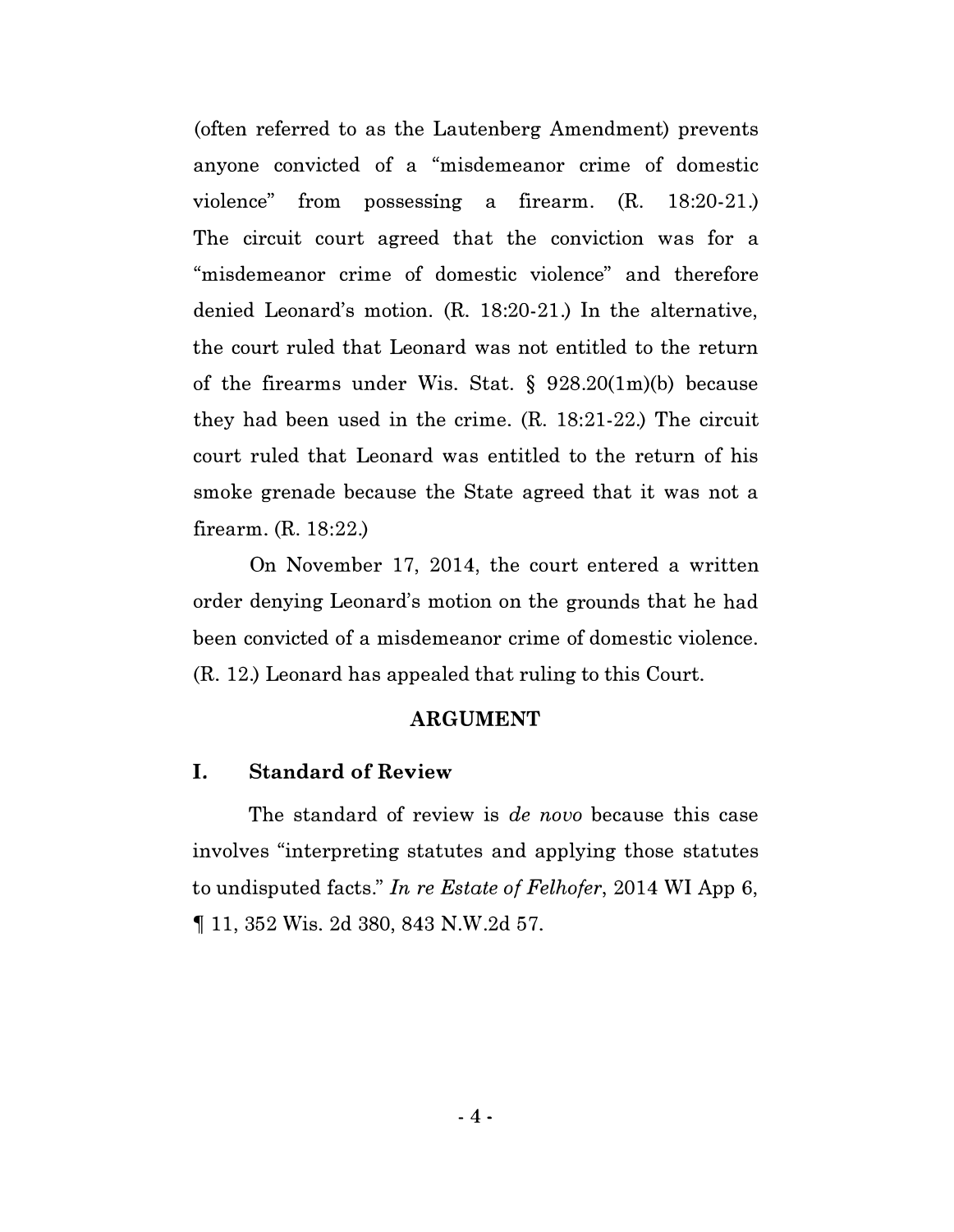II. Leonard cannot possess a firearm because he has been convicted of a misdemeanor crime of domestic violence.

Under recent precedent from this Court, Leonard is prohibited from possessing a firearm because he was convicted of a "misdemeanor crime of domestic violence" under 18 U.S.C. § 922(g)(9). Federal law defines a "misdemeanor crime of domestic violence" as a crime that "has, as an element, the use or attempted use of physical force ... committed by a current or former spouse, parent, or guardian of the victim." 18 U.S.C.  $\S$  921(a)(33)(A). Leonard's crime meets both the use of "force" and relationship-to-the-victim requirements of the federal statute.

Regarding the use of force, this Court held that a conviction under Wis. Stat. § 947.01(1) is a misdemeanor crime of domestic violence when the defendant is convicted under the "violent" conduct element, just as Leonard was in this case. Evans v. Wis. Dep't of Justice, 2014 WI App 31,  $\parallel$  10, 353 Wis. 2d 289, 844 N.W.2d 403. Even though Leonard cites the Evans decision in his brief, he fails to see that the case conclusively resolves this appeal.

The victim of Leonard's crime was his wife, which clearly satisfies the relationship-to-the-victim test.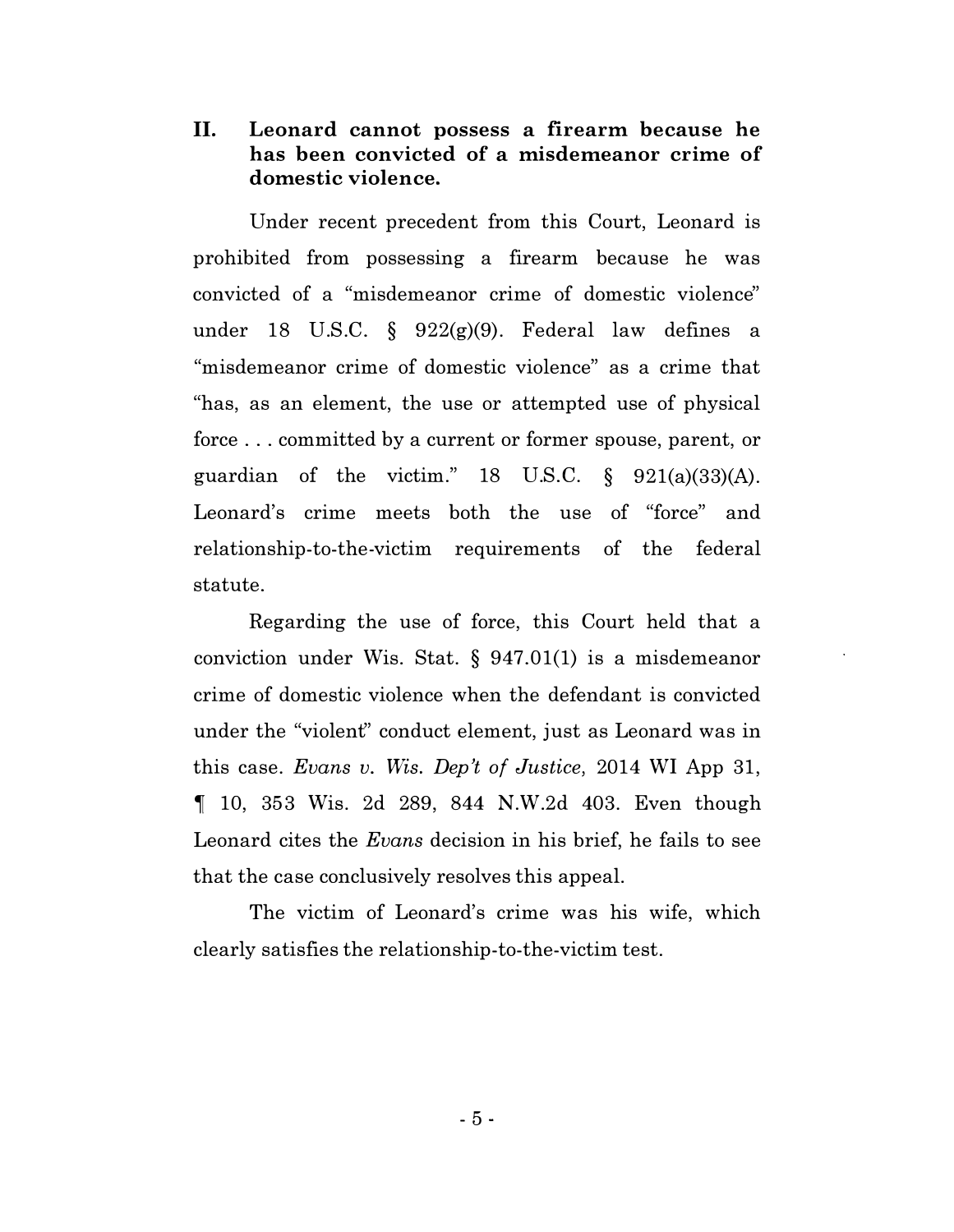A. Because Leonard pled to the "violent" element of Wis. Stat. § 947.01(1), his crime was a misdemeanor crime of domestic violence.

Leonard pled to a violation of the "violent" conduct element of Wis. Stat. § 947.01(1). Under Evans, that means he was convicted of a misdemeanor crime of domestic violence that bars him from possessing a firearm under federal law.

Wisconsin Stat. § 947.01(1) provides:

[w]hoever, in a public or private place, engages <sup>m</sup> violent, abusive, indecent, profane, boisterous, unreasonably loud or otherwise disorderly conduct under circumstances in which the conduct tends to cause or provoke a disturbance is guilty of a Class B misdemeanor.

The crime has "two elements: (1) engaging in conduct of a type or types enumerated, and (2) doing so under circumstances in which that conduct tends to cause or provoke a disturbance." Evans, 353 Wis. 2d 289,  $\parallel$  10. The first element "allows for alternatives," such that a person could be convicted for engaging in any of one the listed types of conduct (violent, abusive, etc.) or several of them at the same time.

In *Evans*, this Court held that a conviction under Wis. Stat. § 947.01(1) qualifies as a misdemeanor crime of domestic violence when the defendant is convicted under the "violent" conduct alternative. The court reasoned that "[b]ecause 'violent' conduct necessarily implies the use of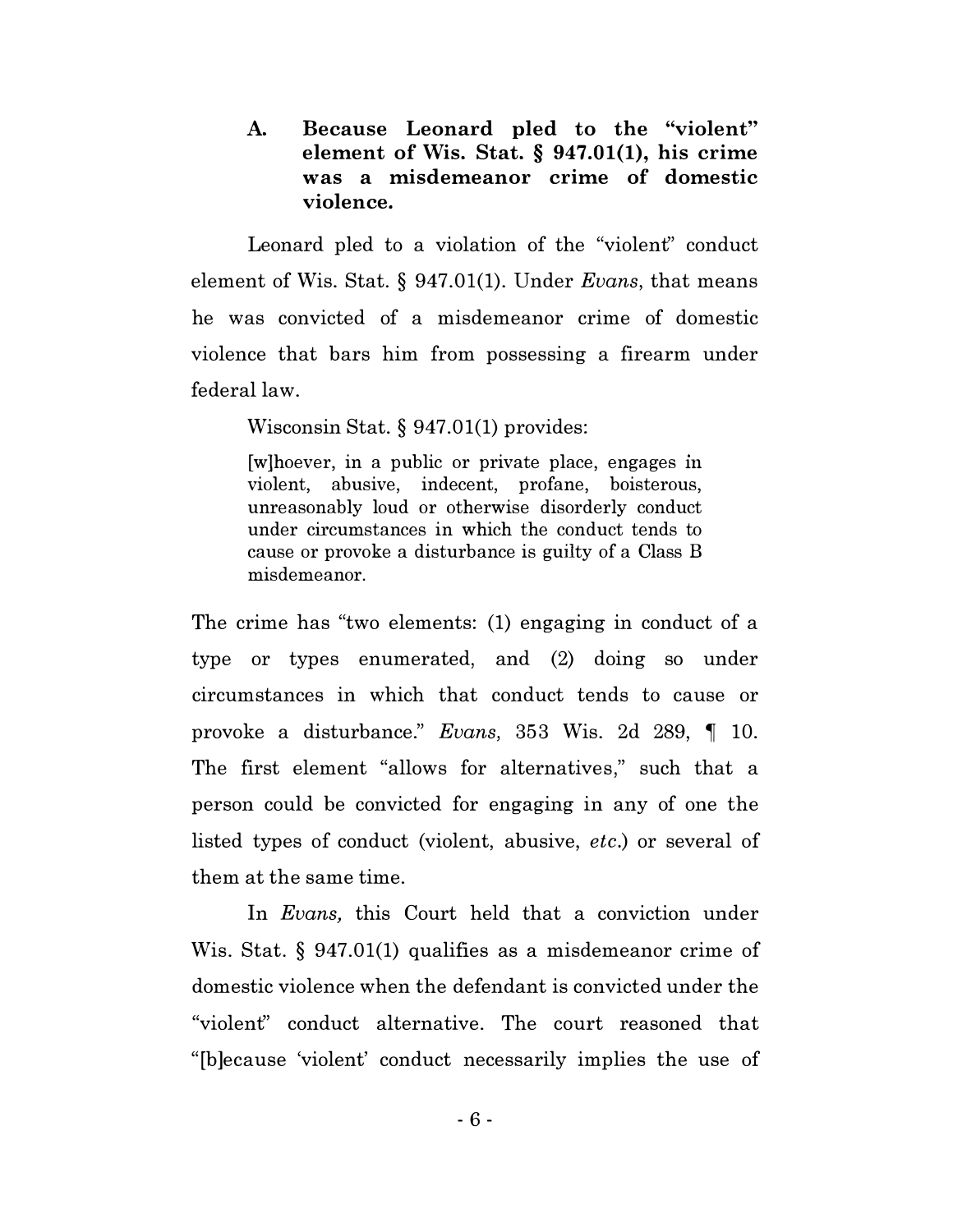physical force, " that alternative meets the federal definition of a misdemeanor crime of domestic violence. Evans, 353 Wis. 2d 289, ¶ 12.

Here, Leonard was convicted under the "violent" conduct alternative-"violent, boisterous and otherwise disorderly conduct" (R. 18:3)—and therefore his conviction qualifies as a misdemeanor crime of domestic violence. Leonard's conviction for "violent" conduct is established by the criminal complaint and the plea colloquy transcript, documents that fall within the "limited class of documents" a court can consider. Evans, 353 Wis. 2d 289,  $\parallel$  18  $($ quoting *Descamps v. United States*,  $\cdots$  U.S.  $\cdots$ , 133 S. Ct. 2279, 2281 (2013)).

The conviction at issue here is practically identical to the one in *Evans*. In that case, the defendant pleaded guilty to "disorderly conduct based on a first element specified as 'violent, abusive and otherwise disorderly conduct." Id.  $\P$  12. In this case, Leonard pleaded guilty to disorderly conduct based on "violent, boisterous, and otherwise disorderly conduct." (R. 17:2.) While the *Evans* court noted the issue that could arise when a defendants pleads guilty to violent or otherwise disorderly conduct, it is "a relatively easy case" that the conviction is for a misdemeanor crime of domestic violence when a conviction is based on violent and otherwise disorderly conduct. Evans, 353 Wis. 2d 289,  $\P$  20.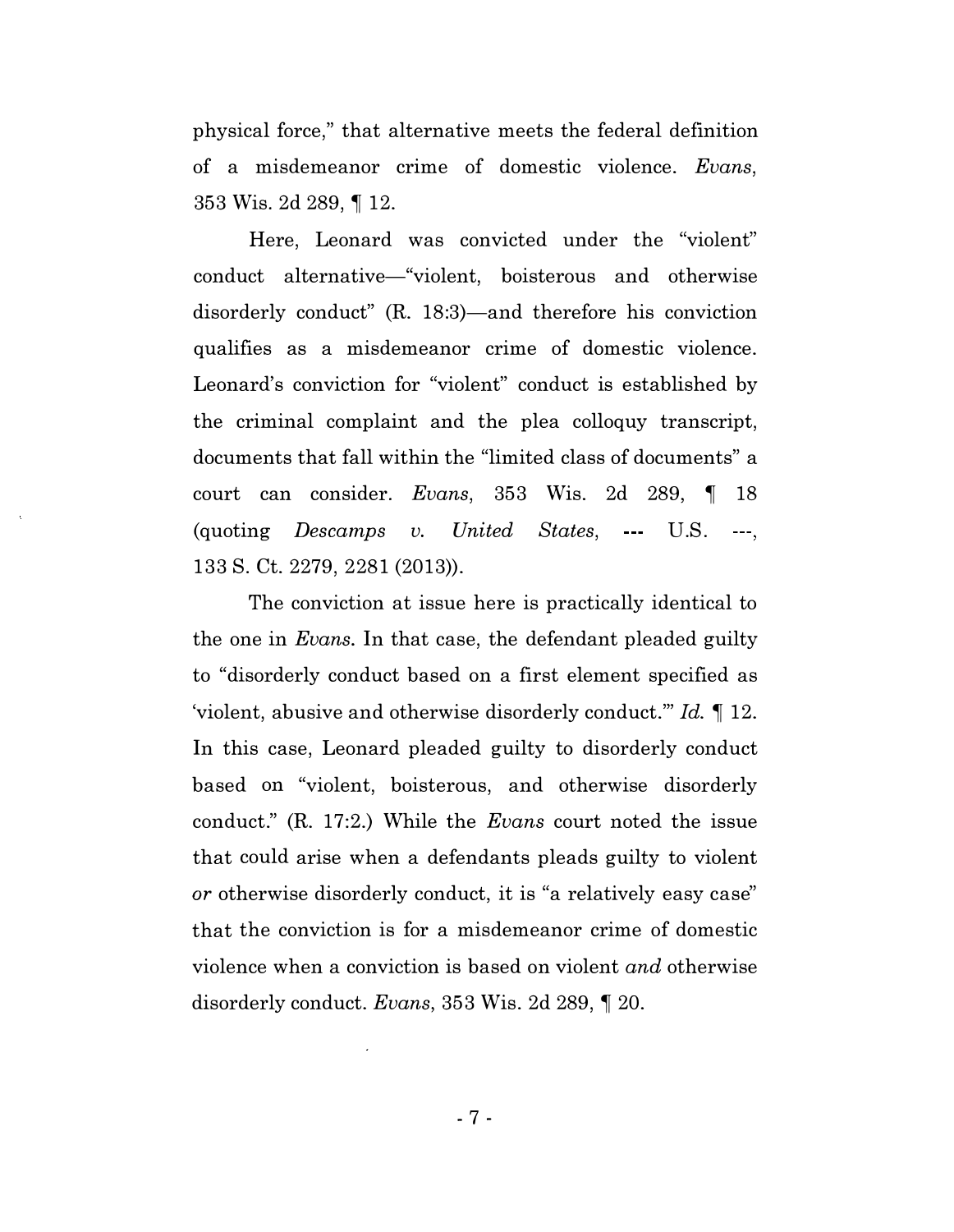#### B. Leonard's wife was the victim of his crime.

Leonard's conviction also satisfied the relationship to the victim requirement because he is the husband of the victim.

To prove this part of the test for a "misdemeanor crime of domestic violence," the State "must prove beyond a reasonable doubt that the victim of the predicate offense was the defendant's current or former spouse .... But that relationship, while it must be established, need not be denominated an element of the predicate offense." United States v. Hayes, 555 U.S. 415, 426 (2009). In this case, Leonard's wife was the victim of his crime because Leonard agreed at the plea hearing that he had "kick[ed] in the locked door of his residence, scaring his wife Shauna Leonard, obtain [ed] a loaded handgun, and [left] the house threatening to kill himself." (R. 17:2 (emphasis added).)

While Leonard contends that there was no victim in this case, Evans makes clear that disorderly conduct can have a victim. See id.  $\P$  26-30. Disorderly conduct requires "circumstances in which the conduct tends to cause or provoke a disturbance." Wis. Stat. § 947.01(1). The victims of disorderly conduct are those who suffer from the conduct that tends to provoke a disturbance. Here, the victim was Leonard's wife, who was scared by Leonard's actions in kicking in the locked door, obtaining the handgun, and threatening to kill himself.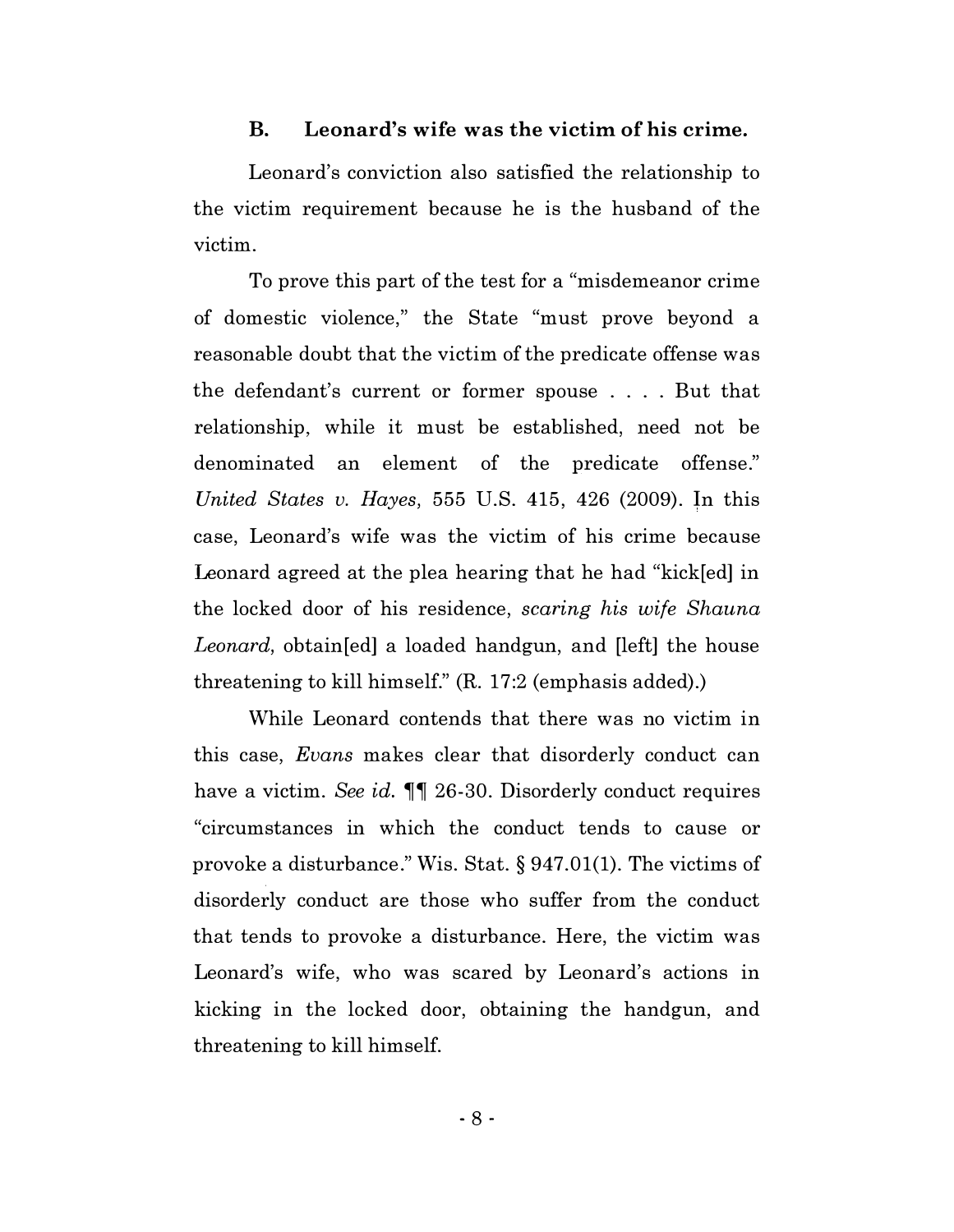#### C. Leonard misapplies the categorical approach to Wis. Stat.  $\S 947.01(1)$ .

Leonard's argument is based on a fundamental misunderstanding of the "categorical approach" that the U.S. Supreme Court uses to determine whether a particular crime is a "misdemeanor crime of domestic violence." In that approach (explained in Evans), the court looks to fact of the conviction and the statutory definition of the offense. Evans, 353 Wis. 2d 289,  $\parallel$  18 (citing Shepard v. United States, 544 U.S. 13, 17 (2005)). If the crime has "as an element, the use or attempted use of physical force" it is a misdemeanor crime of domestic violence; if it does not meet that test, then it is not.

When a statute defines elements in the alternative, a court applies the "modified categorical approach" to determine which alternative formed the basis of conviction. Evans, 353 Wis. 2d 289,  $\parallel$  18 (citing Descamps 133 S. Ct. at 2281). The court looks to the "limited class of documents" such as the criminal complaint and the plea colloquy transcript to make that determination. Id.

Wisconsin Stat. § 947.01(1) defines elements in the alternative: there is both a violent and non-violent way in which the crime can be committed. The "limited class of documents," including the criminal complaint and the plea colloquy, confirmed that Leonard was convicted under the "violent" conduct alternative of disorderly conduct.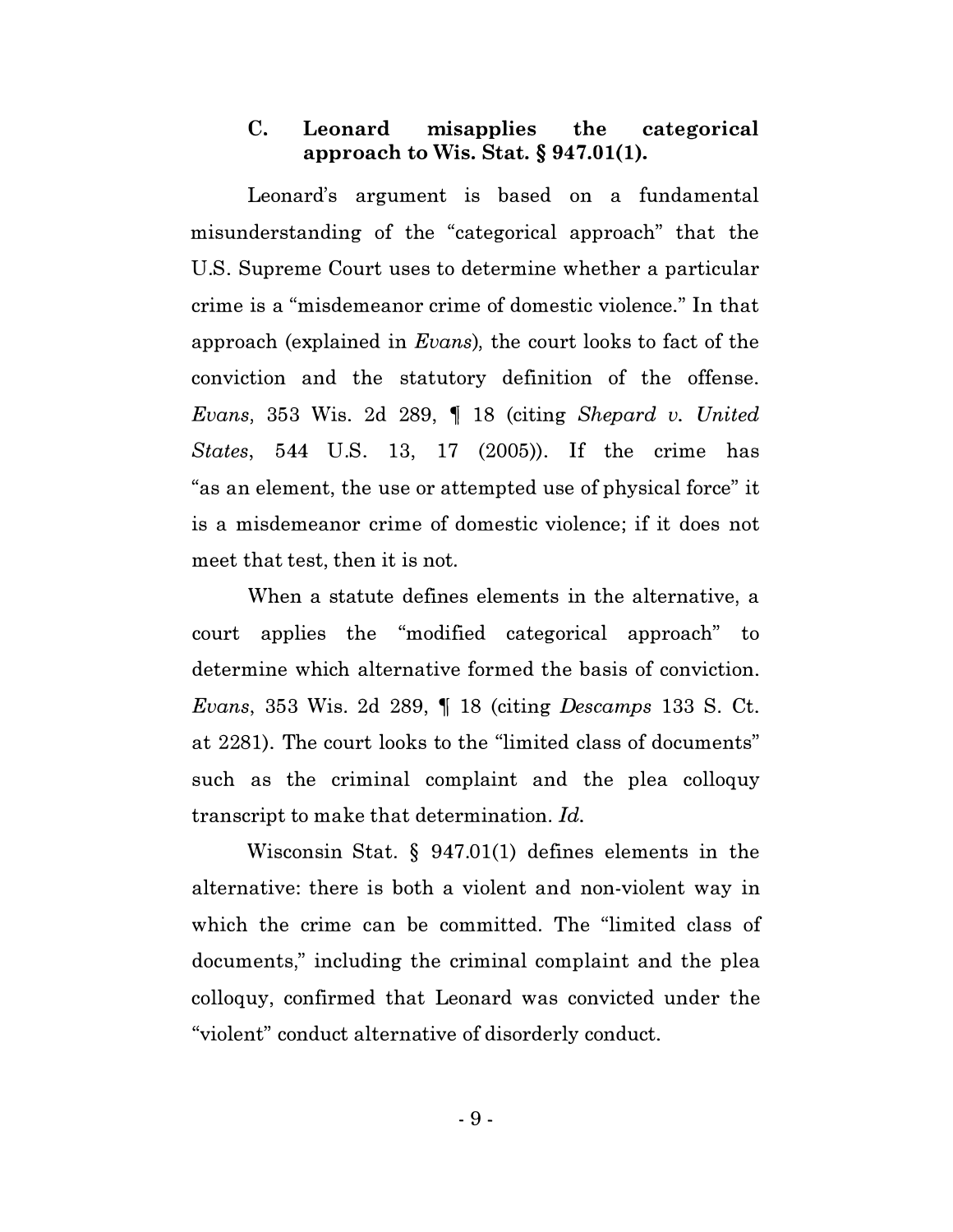Under Evans, such a conviction always meets the standard for the "use of force"' regardless of whether the underlying conduct involved kicking in a door or some other conduct not present in this case. Leonard's argument about the marital property status of the family home's door is simply irrelevant.

#### D. The Castleman decision does not help Leonard.

The U.S. Supreme Court's decision in United States v. Castleman, --- U.S. ---, 134 S. Ct. 1405 (2014) does not change the analysis in Evans. Castleman held that "the requirement of 'physical force' is satisfied, for purposes of  $\S 922(g)(9)$ , by the degree of force that supports a commonlaw battery conviction." Id. at 1413. The court did not hold that the "use or attempted use of physical force" prong can be satisfied only by crimes that meet the test for common law battery. Put differently, the Castleman court decided that conduct that supports a common law battery conviction is sufficient to establish a misdemeanor crime of domestic violence, but it did not rule that such conduct was necessary.

Prior to Castleman, the U.S. Supreme Court held that "the word 'violent' or 'violence' standing alone 'connotes a substantial degree of force."  $Id.$  at 1411 (quoting Johnson v. United States, 559 U.S. 133, 140 (2010)). This holding came in cases interpreting similar "use of force" language in the definition of "violent felony" in the Armed Career Criminal Act. Johnson, 559 U.S. at 140. Because Leonard was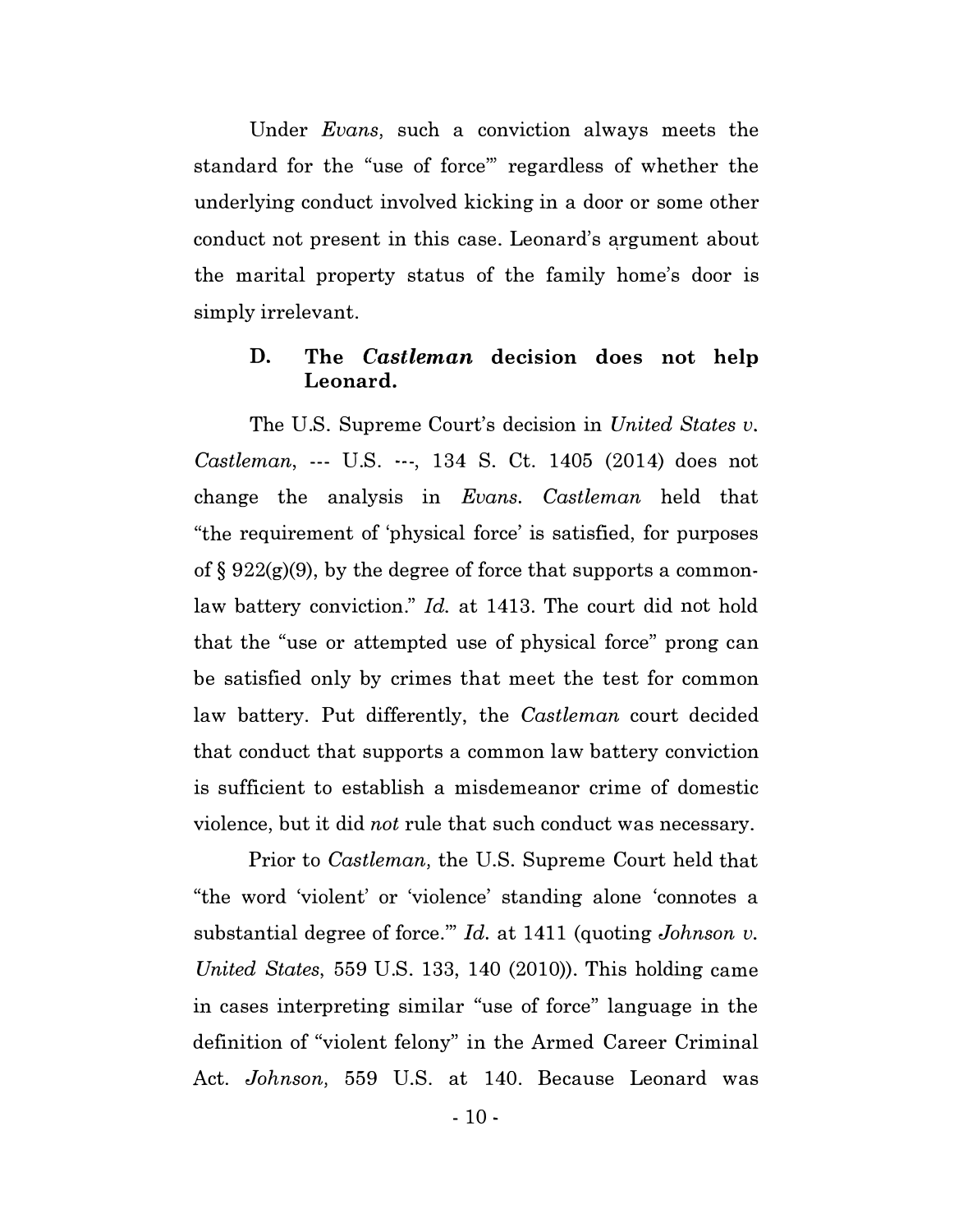convicted of "violent" conduct under Wis. Stat. § 947.01(1), he was convicted under a statute that connotes "a substantial degree of force" under the U.S. Supreme Court's application of the categorical approach. Johnson, 559 U.S. at 140. The Evans court agreed with this reasoning when it held that "'violent' conduct necessarily implies the use of physical force." 353 Wis. 2d 289,  $\P$  12.

In *Castleman*, the Court expanded the notion of the "use of force" in the domestic violence context to include "[m]inor uses of force [that] may not constitute 'violence' in the generic sense." 134 S. Ct. at 1412. The statute at issue in Castleman criminalized "intentionally or knowingly causes bodily injury to another." Id. at 1409 (citing Tenn. Code. Ann. § 39-13-111(b)). Lower courts had held that this crime did not have "the use or attempted use of physical force" as an element because someone could cause a slight bodily injury with conduct that would not be described as violent. Id. at 1409-10. The Supreme Court reversed, holding that the "use or attempted use of force" in the domestic violence context extends beyond the violent force necessary in the ACCA to include any offensive touching based on an expansive understanding of domestic violence Id. at 1410-13.

Leonard's conviction satisfied the higher, pre-Castleman standard. He cannot use Castleman's expansion of the definition of "force" in the domestic violence context to avoid the consequences of a conviction that satisfied the pre-expansion standard.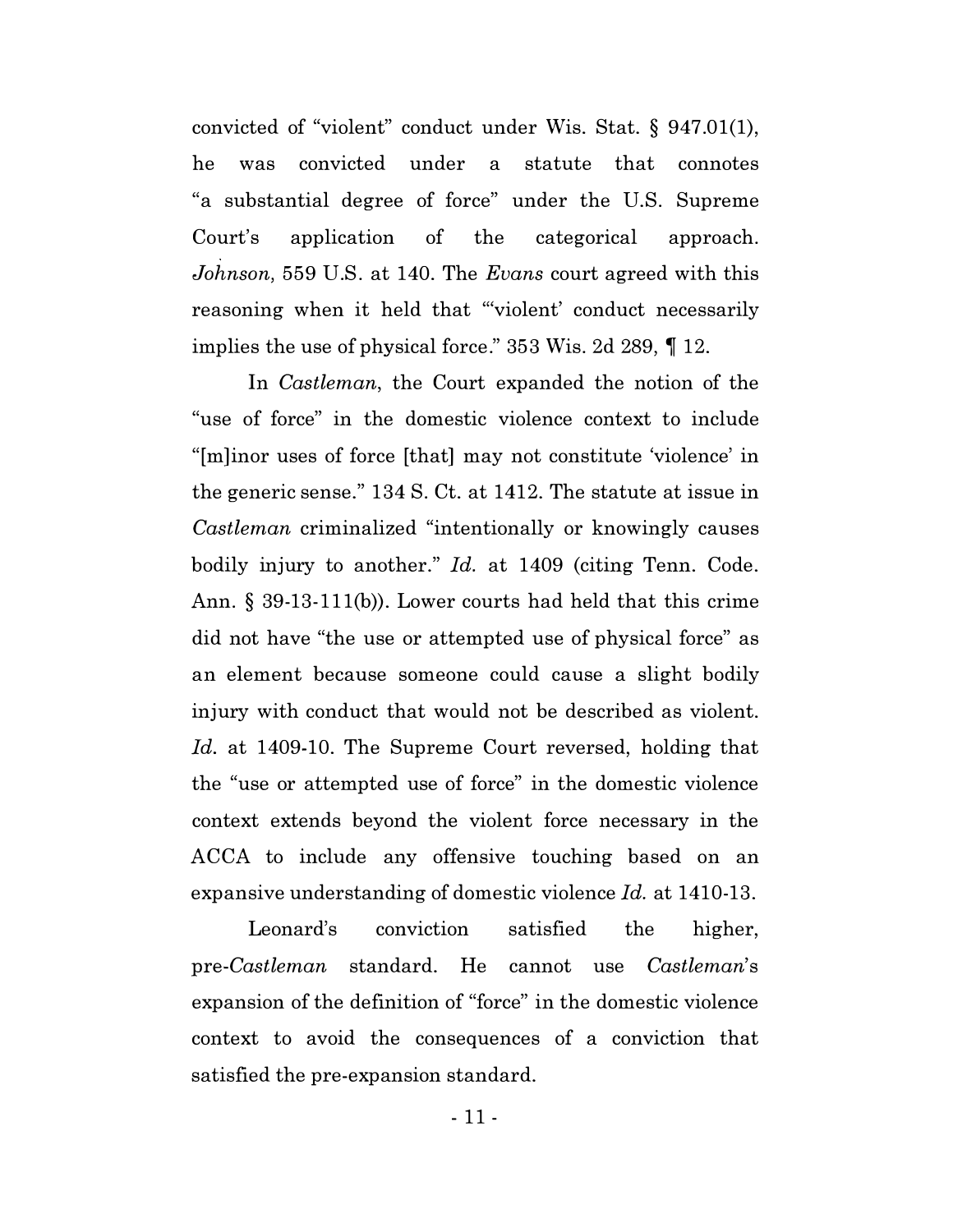III. Leonard is not entitled to the return of the .44 Magnum because it was used during the commission of a crime.

Apart from the fact that Leonard is barred from possessing firearms under federal law, Leonard does not meet the requirements of Wis. Stat. § 968.20 for the return of the .44 Magnum.! The return of property statute provides that "[i]f the seized property is a dangerous weapon or ammunition, the property shall not be returned to any person who committed a crime involving the use of the dangerous weapon or the ammunition." Wis. Stat. § 968.20(1m)(b). Leonard admits that the .44 Magnum is a "dangerous weapon" by not contesting that fact.

Leonard's disorderly conduct conviction involved "the use of the" .44 Magnum. The Wisconsin Supreme Court defines the phrase "the use of the dangerous weapon" in Wis. Stat. § 968.20(1m)(b) to extend beyond active use to include the mere '"power or ability to use"' the weapon. Return of Prop. in State v. Perez, 2001 WI 79,  $\P\P$  24-25, 244 Wis. 2d 582, 628 N.W.2d 820 (quoting The American Heritage Dictionary of the English Language 1966 (3d ed. 1992)).

Leonard is completely wrong when he contends that "it is not clear, which event, or combination of events, gave rise to the disorderly conduct conviction."

<sup>1</sup> This argument does not apply to the firearms and ammunition that Leonard did not actually use during the incident.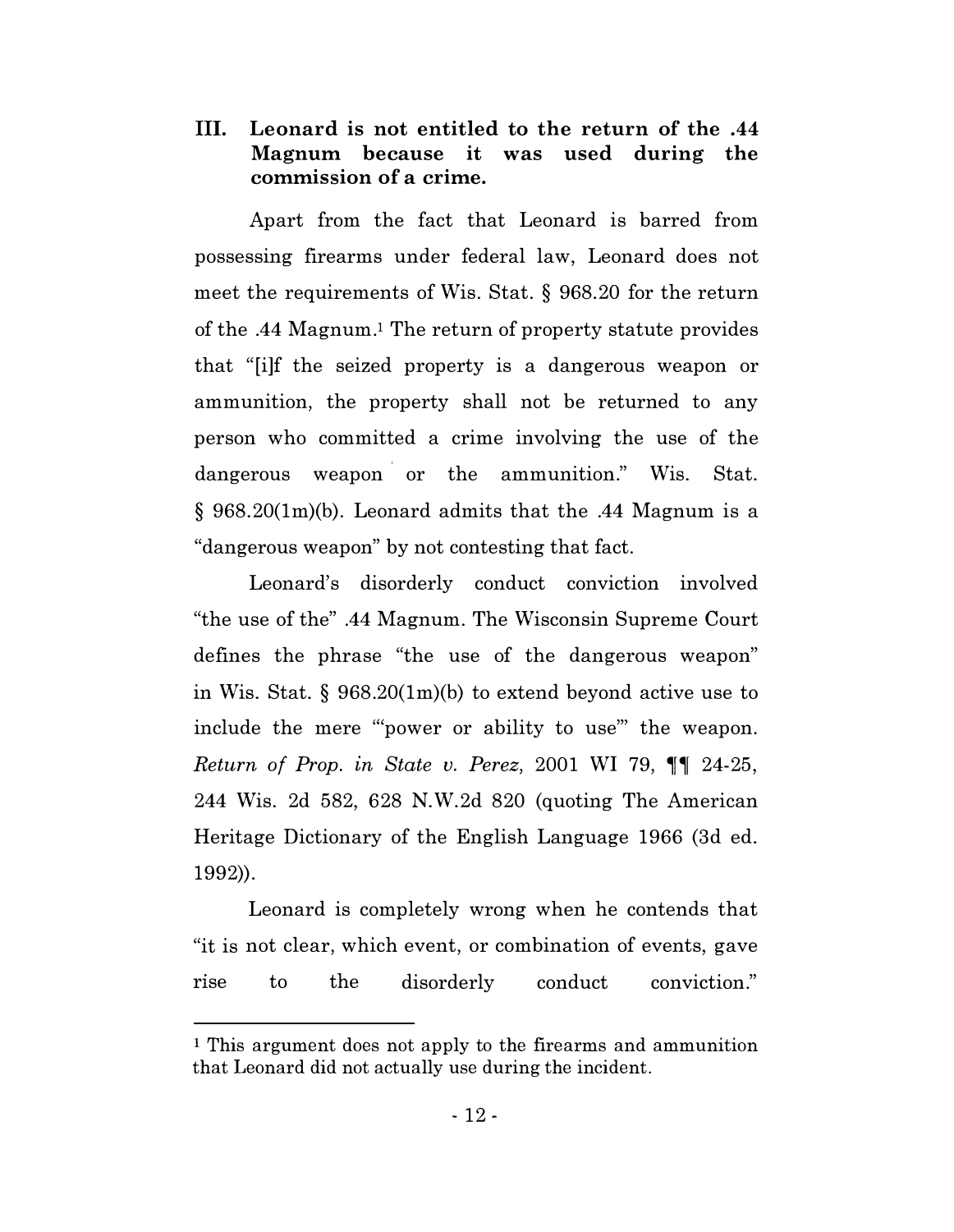(Leonard Br. at 15.) Leonard agreed during the plea colloquy that he "did engage in violent, boisterous, and otherwise disorderly conduct under circumstances in which such conduct tended to cause a disturbance," including "obtain[ining] a loaded handgun, and leav[ing] the house threatening to kill himself."  $(R. 17:3.)^2$  Because the record undisputedly shows that Leonard committed a crime (disorderly conduct) involving the use of the dangerous weapon (the .44 Magnum), he is not entitled to the return of the .44 Magnum under Wis. Stat.  $\S$  968.20(1m)(b).

<sup>2</sup> Leonard admits that this "loaded handgun'' was the .44 Magnum.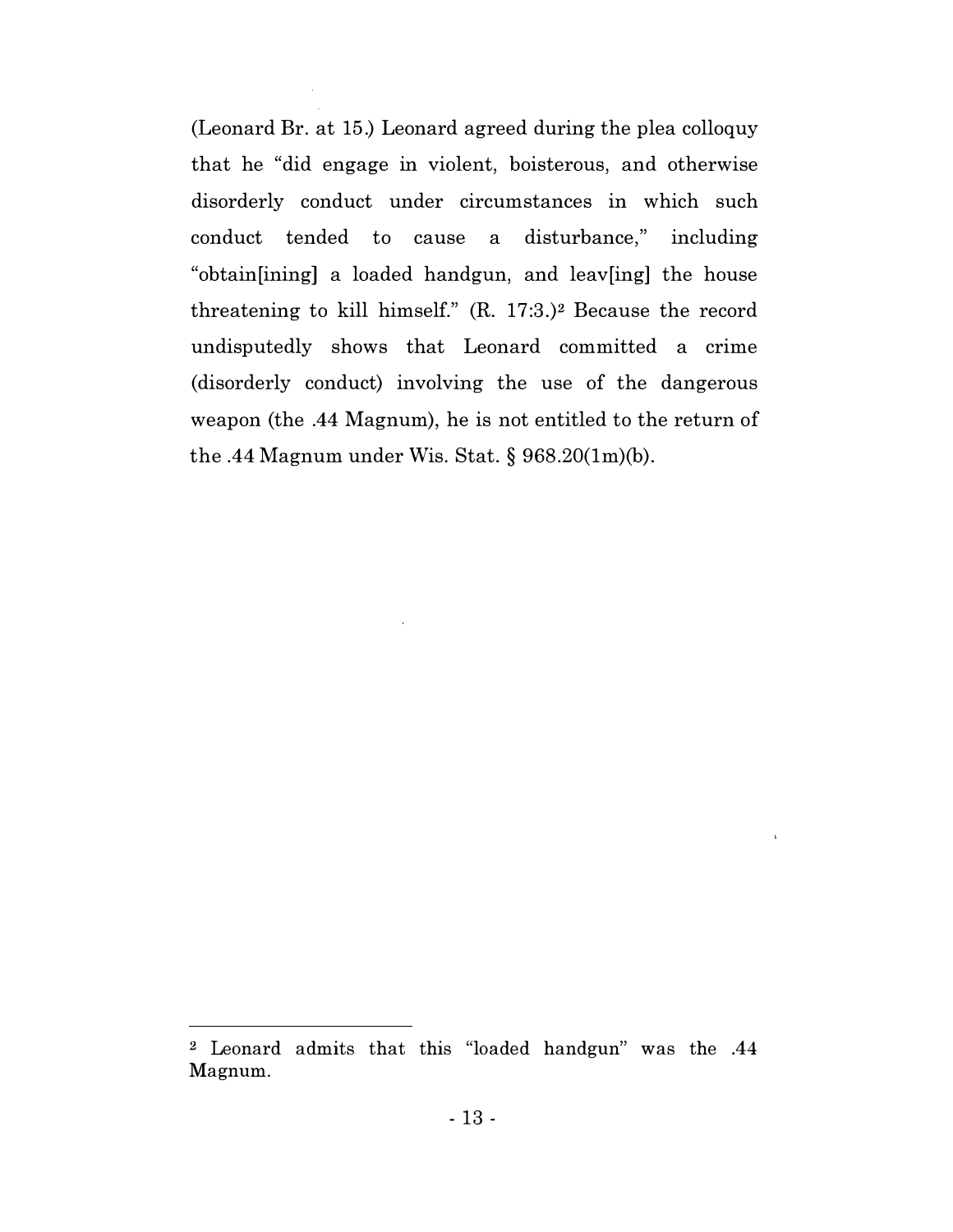#### **CONCLUSION**

For the foregoing reasons, the Court should affirm the. decision of the circuit court.

Dated this 4th day of March, 2015.

Respectfully submitted,

BRAD D. SCHIMEL Attorney General

Proto 7 Ce

BRIAN P. KEENAN Assistant Attorney General State Bar #1056525

Attorneys for Respondent

Wisconsin Department of Justice Post Office Box 7857 Madison, Wisconsin 53707-7857 (608) 266-0020 (608) 267-2223 (Fax) keenanbp@doj.state.wi.us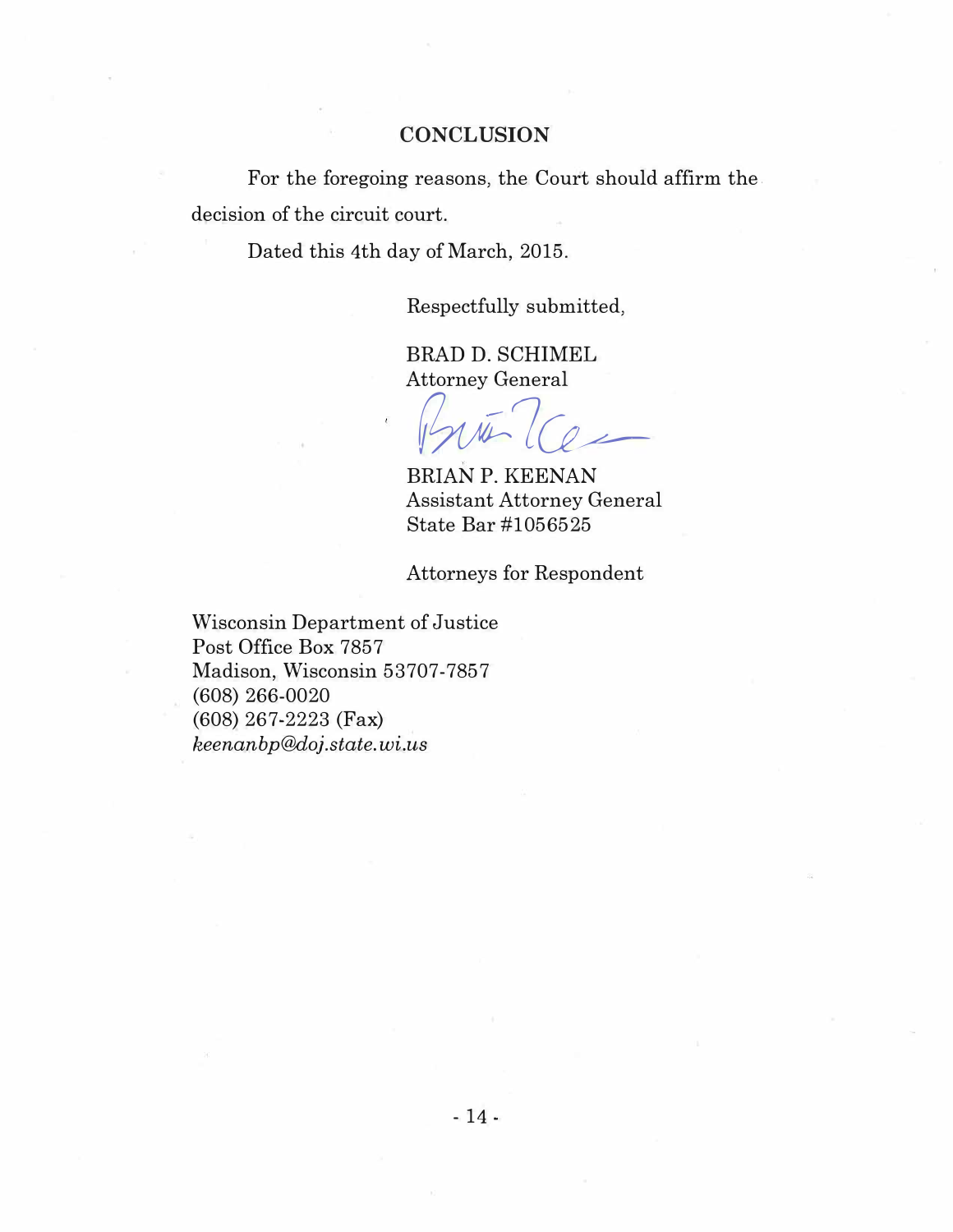#### **CERTIFICATION**

I hereby certify that this brief conforms to the rules contained in Wis. Stat. § 809.19(8)(b) and (c) for a brief produced with a proportional serif font. The length of this brief is 2, 765 words.

Dated this 4th day of March, 2015.

BRIAN P. KEENAN Assistant Attorney General